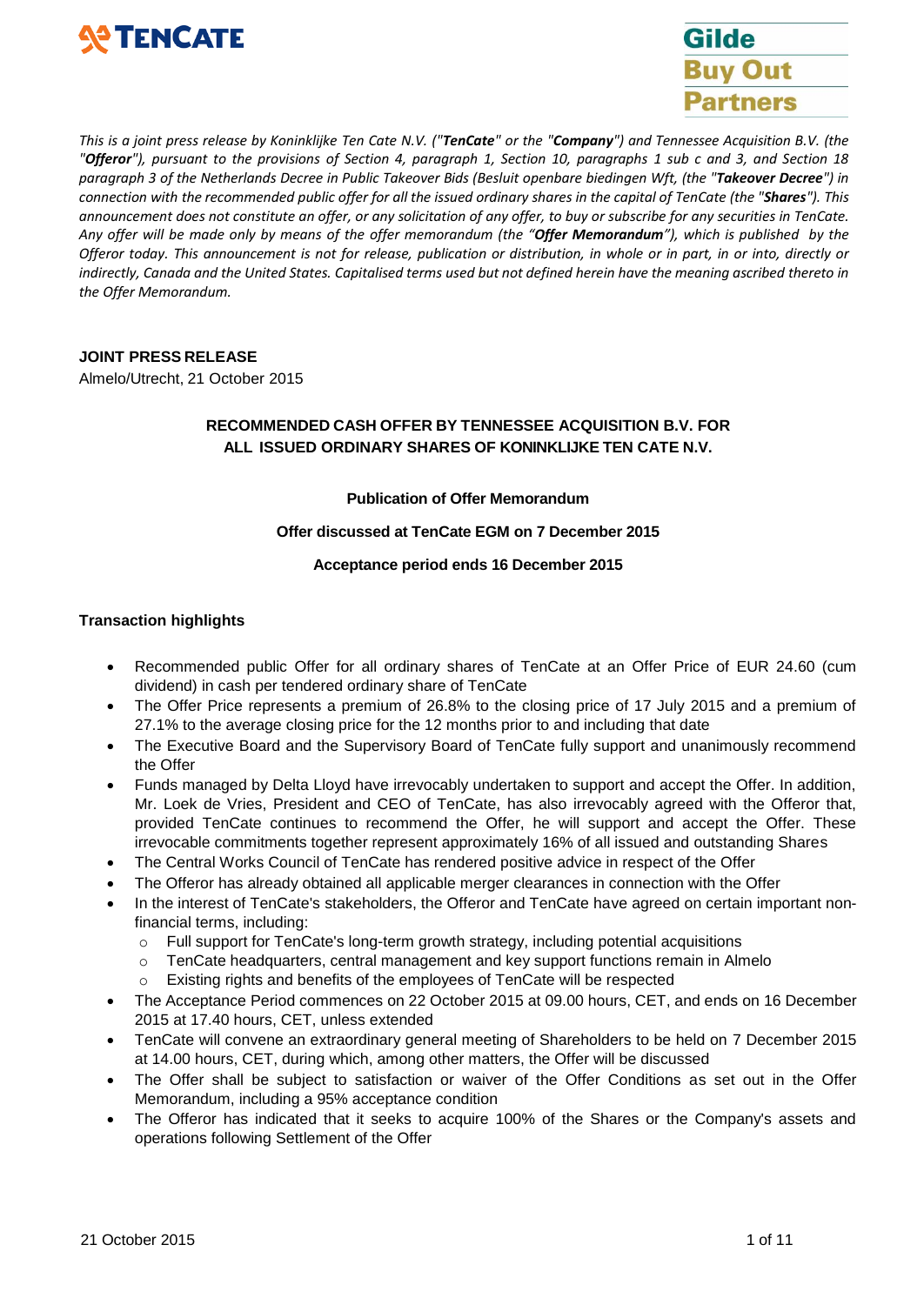



**Almelo/Utrecht, the Netherlands, 21 October 2015 – With the publication of the Offer Memorandum today, the Offeror and TenCate jointly announce that the Offeror is making a recommended cash offerto all holders of Shares ("Shareholders") to acquire their Shares at an Offer Price of EUR 24.60 (cum dividend) in cash per Share.**

## **The Offer**

The Offeror is making the Offer on the terms and subject to the conditions and restrictions contained in the Offer Memorandum. Shareholders tendering their Shares under the Offer will, subject to the Offer being declared unconditional, be paid in consideration for each Share validly tendered and transferred (*geleverd*) an amount in cash of EUR 24.60 (twenty four euro and sixty cents) cum dividend (the "**Offer Price**").

The Offer values 100% of the issued shares at approximately EUR 675 million. The Offer Price represents a premium of 26.8% to the closing price of 17 July 2015 and a premium of 27.1% to the average closing price for the 12 months prior to and including that date.

The Offer is subject to the satisfaction or waiver, as the case may be, of the Offer Conditions as set out in the Offer Memorandum, including a 95% acceptance condition.

The Offeror confirmed in the press release dated 20 July 2015 that it has sufficient cash funds available to complete the Offer.

## **Strategic rationale**

TenCate considers this intended transaction to be a compelling Offer for all the Company's stakeholders.

The combination of the Offeror and TenCate will help the TenCate group (the "**Group**") realise its business strategy, allowing it to improve and invest in the existing five market groups (Protective Fabrics, Advanced Composites, Advanced Armour, Geosynthetics and Grass) and, as part of an effective buy & build strategy, to strengthen these market groups further through acquisitions.

With a focussed shareholder consortium as its controlling shareholder base, TenCate will have ample access to liquidity for long term value enhancement of the business. This focus on value creation will also benefit commercial relationships through product development and innovations.

The Consortium will bring extensive experience and a strong track record of supporting management teams in the execution of their business plans. The members of the Consortium have a clear understanding of the markets in which the Group operates.

# **Full support and unanimous recommendation from the Executive Board and the Supervisory Board**

Throughout the process, TenCate's executive board (the "**Executive Board**") and supervisory board (the "**Supervisory Board**", and together with the Executive Board the "**Boards**") have met on a frequent basis to discuss the progress of the discussions with the Offeror and the key decisions in connection therewith.

The Boards have received extensive financial and legal advice and have given careful consideration to all aspects of the Offer, including strategic, financial, operational and social points of view.

After due and careful consideration, both the Executive Board and the Supervisory Board are of the opinion that the Offeror makes a compelling Offer representing a fair price and attractive premium to TenCate's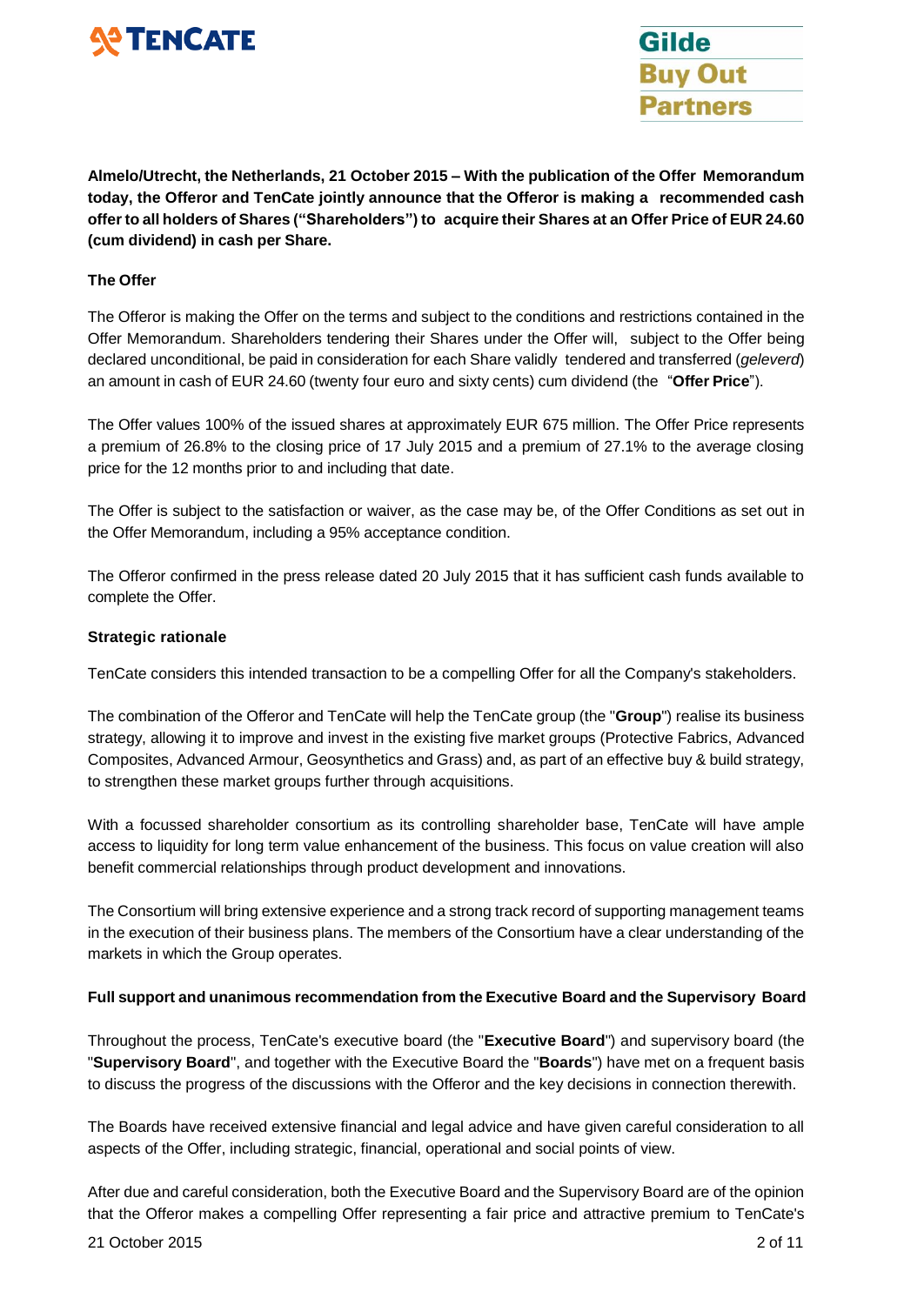



shareholders, as well as favourable non-financial terms. The Boards consider the Offer in the best interest of TenCate and all its stakeholders, also including employees, governmental organisations, customers, suppliers and R&D partners.

Rabobank has issued a fairness opinion to the Executive Board and the Supervisory Board, and NIBC Bank has issued a fairness opinion to the Supervisory Board. Both have opined that the Offer Price is fair, from a financial point of view, to the Shareholders.

Taking all these considerations into account, both the Executive Board and the Supervisory Board fully support and unanimously recommend the Offer for acceptance to the Shareholders.

## **Works Council**

TenCate and the Offeror are pleased to announce that TenCate's Central Works Council has given positive advice in respect of the Offer. The secretariat of the Social Economic Council (*Sociaal Economische Raad*) and the trade unions involved with TenCate have been notified in writing of the Offer.

## **Competition Clearance**

The Offeror is pleased to announce that it has received unconditional clearance for completion of the Offer from the competent competition authorities in the United States, the European Union and Turkey.

## **Irrevocable undertakings, investment by members of the Boards**

Delta Lloyd Deelnemingen Fonds N.V., Delta Lloyd Levensverzekeringen N.V. and Delta Lloyd L European Participation Fund have irrevocably undertaken to support and accept the Offer. In addition, Mr. Loek de Vries, President and CEO of TenCate, has also irrevocably agreed with the Offeror that, provided TenCate continues to recommend the Offer, he will support and accept the Offer. These irrevocable commitments together represent approximately 16% of all issued and outstanding Shares.

In accordance with the applicable public offer rules, any information shared with these major shareholders about the Offer is, if not published prior to the Offer Memorandum being made generally available, included in the Offer Memorandum (and these major shareholders will tender their Shares on the same terms and conditions as the other Shareholders).

In addition, Mr. Loek de Vries, President and CEO of TenCate, has agreed with the Offeror that he will invest part of the proceeds of the Offer received by him in his capacity as TenCate shareholder in the capital of an affiliate of the Offeror following settlement of the Offer.

Furthermore an investment company of the Ten Cate family has agreed with the Offeror to invest in the capital of an affiliate of the Offeror following settlement of the Offer.

#### **Corporate governance**

TenCate and the Offeror have agreed that following settlement of the Offer, TenCate will continue to voluntarily apply the mitigated structure regime for large companies (*gemitigeerd structuurregime*).

The Supervisory Board will comprise of five members of which three new members will be nominated by the Offeror. The Supervisory Board will include two Continuing Members during the period of three years from Settlement of the Offer. The Continuing Members will be 'independent' as meant in the Dutch Corporate Governance Code. The initial Continuing Members shall be Mr Jan Hovers and Mr Egbert ten Cate. Messrs Boudewijn Molenaar, Erik Westerink and Jan Albers are nominated by the Offeror for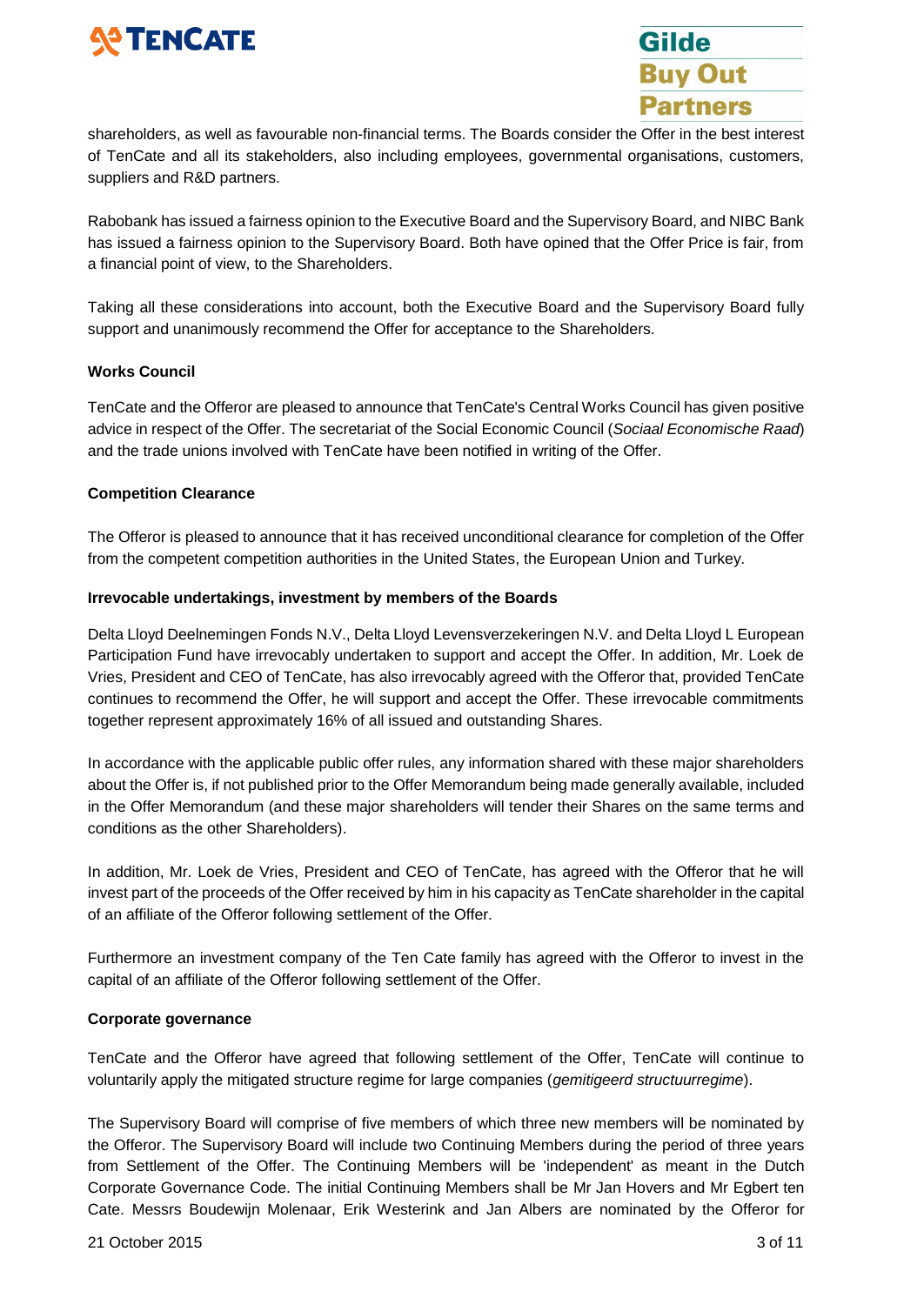



appointment as new members of the Supervisory Board, whereby Jan Albers shall become the Chairman of the Supervisory Board.

The current members of the Executive Board shall upon settlement of the Offer continue to serve as members of the Executive Board.

## **Non-financial covenants**

The Offeror values the interests of all stakeholders of TenCate, including shareholders, employees, governmental organisations, customers, suppliers, R&D partners and others, and recognises the corporate identity of TenCate based on a legacy built up over more than three centuries. Therefore, the Offeror has agreed certain non-financial covenants with regard to the strategy, structure and governance, financing, minority shareholders, employees, as well as other matters, including that:

- TenCate will remain a separate legal entity and will remain the holding company of the Group and its operations from time to time, with headquarters, central management and key support functions in Almelo
- the "TenCate" brand will remain a key aspect of TenCate's branding and marketing strategy
- the Group will remain prudently financed to safeguard the continuity of the business and the execution of the business strategy
- no substantial part of the Group will be divested
- in relation to employees:
	- $\circ$  the Offeror will respect and aim to maintain TenCate's culture of excellence, which requires that highly talented employees and employees will be appropriately trained and provided with clear career progression
	- $\circ$  the arrangements with TenCate's works councils and relevant trade unions will be respected
	- $\circ$  the rights and benefits of the employees of TenCate's group under their individual employment agreements, collective labour agreements and social plans will be respected
	- $\circ$  the pension arrangements between TenCate and Stichting Pensioenfonds Koninklijke Ten Cate and non-Dutch pension-service providers as disclosed by TenCate to the Offeror will be respected
	- o there will be no reorganization or restructuring plan resulting in significant job losses in any country in which TenCate operates, taking into account the total number of employees of TenCate in that country, as a direct consequence of the Offer

These non-financial covenants shall terminate three years after the Settlement Date of the Offer. Any deviation from these non-financial covenants prior to the third anniversary of the Settlement Date of the Offer requires the prior approval of the Supervisory Board, with the affirmative vote of at least one Continuing Member.

Any successor to the Offeror will be required to commit to the same non-financial covenants for any remaining part of the period to which the Offeror had committed.

# **Extraordinary general meeting of Shareholders of TenCate**

In accordance with Article 18, paragraph 1 of the Takeover Decree, TenCate shall convene an extraordinary general meeting (the "**EGM**") to discuss the Offer. The EGM shall be held at 14.00 hours on 7 December 2015.

TenCate has also agreed with the Offeror that the Shareholders shall be requested at the EGM to vote, subject to the Offer being declared unconditional (*gestanddoening*) and effective as per the Settlement Date, on certain resolutions (the "**EGM Resolutions**").

A position statement providing further information to the Shareholders as required pursuant to Article 18,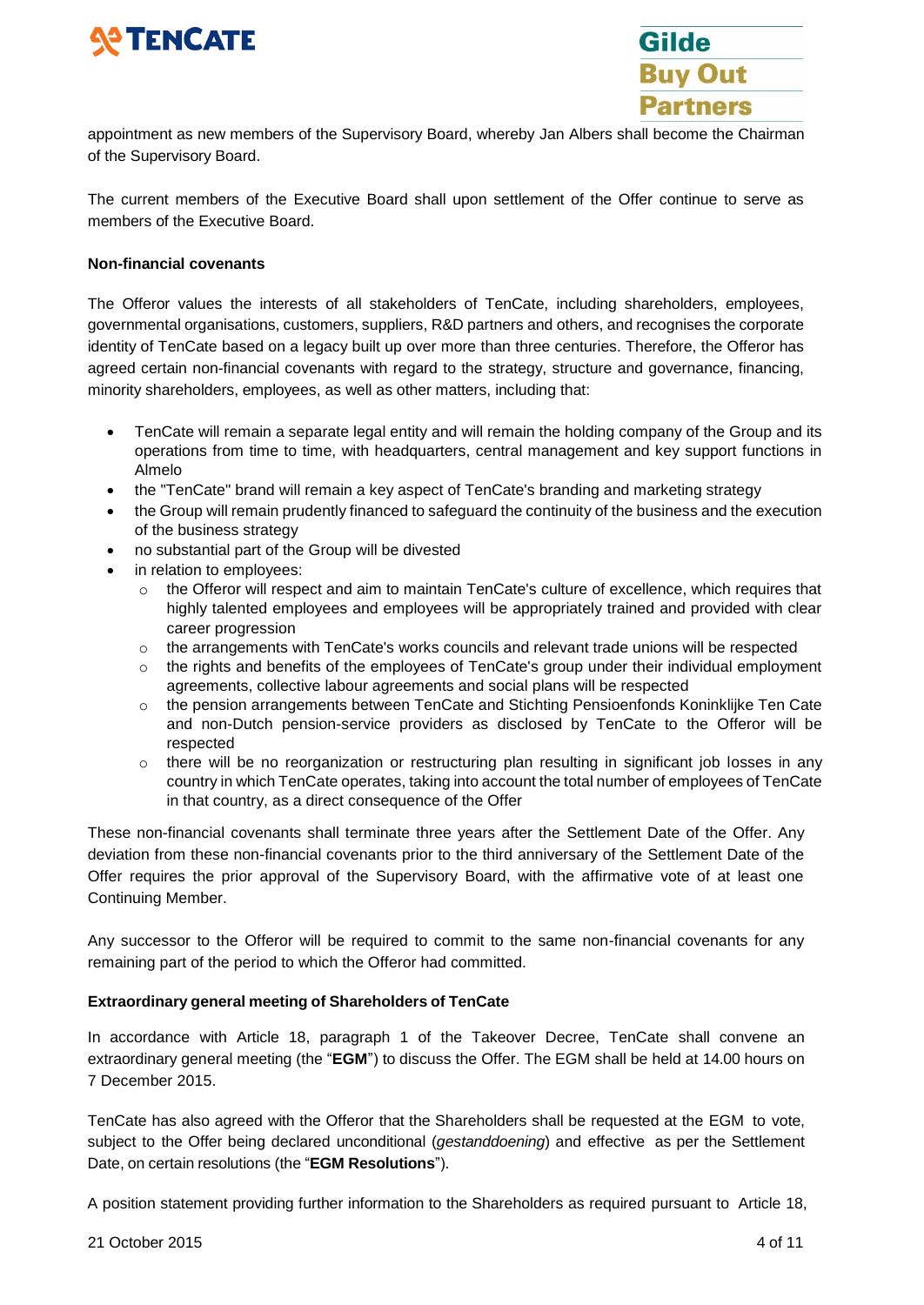# **SO TENCATE**



paragraph 2 of the Takeover Decree (the "**Position Statement**"), including the agenda for the EGM (and explanatory notes thereto), is made available by TenCate as of today on [www.tencate.com.](http://www.tencate.com/)

# **Acceptance Period (***aanmeldingstermijn***)**

The Acceptance Period begins on 22 October 2015, at 9.00 hours CET and ends, subject to extension in accordance with article 15 of the Takeover Decree, on 16 December 2015, at 17.40 hours CET.

Shares tendered prior to the Acceptance Closing Time cannot be withdrawn, subject to (i) the right of withdrawal of any tendered Shares in accordance with Section 4.5 (*Withdrawal rights*), and (ii) the right of withdrawal of any tendered Shares during any extension of the initial Acceptance Period in accordance with Section 4.6 (*Extension of the Acceptance Period*) of the Offer Memorandum and the provisions of article 15, paragraph 3 of the Takeover Decree. Shares tendered prior to the initial Acceptance Closing Time may be withdrawn during the extended Acceptance Period. However, during any such extension of the Acceptance Period, any Shares previously tendered and not withdrawn will remain subject to the Offer.

If the Offer is declared unconditional (*gestand is gedaan*), the Offeror will accept all Shares that have been validly tendered (or defectively tendered provided that such defect has been waived by the Offeror) and not previously withdrawn pursuant to the terms of the Offer in accordance with the procedures set forth in Section 4.2 (*Acceptance of the Offer and Tender*) of the Offer Memorandum.

# **Extension of the Acceptance Period**

In accordance with article 15, paragraph 1 of the Takeover Decree, the Offeror may extend the Offer past the Acceptance Closing Time only once, with a minimum of two (2) weeks and a maximum of ten (10) weeks, subject to a possible extension in case of an increase of the Offer Price as described below, in which case all references in this Offer Memorandum to the Acceptance Closing Time shall, unless the context requires otherwise, be moved to the latest date and time to which the Offer has been so extended. In the event a third party has published a Competing Offer prior to the Acceptance Closing Time, the Offeror may extend the Offer past the Acceptance Closing Time to match the acceptance closing time of a Competing Offer, in accordance with article 15, paragraph 5 of the Takeover Decree. However, as noted in Section 4.2 (*Acceptance of the Offer and Tender*), a custodian, bank or broker may set an earlier deadline for Shareholders to communicate acceptances of the Offer in order to permit the custodian, bank or broker to communicate such acceptances to the Exchange Agent in a timely manner.

If the Acceptance Period is extended, a public announcement to that effect shall be made in accordance with the Merger Rules. Article 15, paragraph 2 of the Takeover Decree requires that such announcement be made not later than the third  $(3<sup>rd</sup>)$  Business Day following the initial Acceptance Closing Time.

During any such extension of the Acceptance Period, any Shares previously tendered and not withdrawn will remain subject to the Offer. In accordance with article 15, paragraph 3 of the Takeover Decree, Shares tendered on or prior to the original Acceptance Closing Time may be withdrawn during the Acceptance Period as extended. Further, in accordance with article 15a, paragraph 3 of the Takeover Decree, Shares tendered may be withdrawn within seven (7) Business Days following the announcement of an increase of the Offer Price.

In addition, the Acceptance Period may be extended in accordance with article 15 paragraph 9 of the Takeover Decree if the Offer Price is increased within seven (7) Business Days from the Acceptance Closing Date, in which case the Acceptance Period is by virtue of law extended to the effect that the Acceptance Period will be open for seven (7) Business Days from such increase of the Offer Price.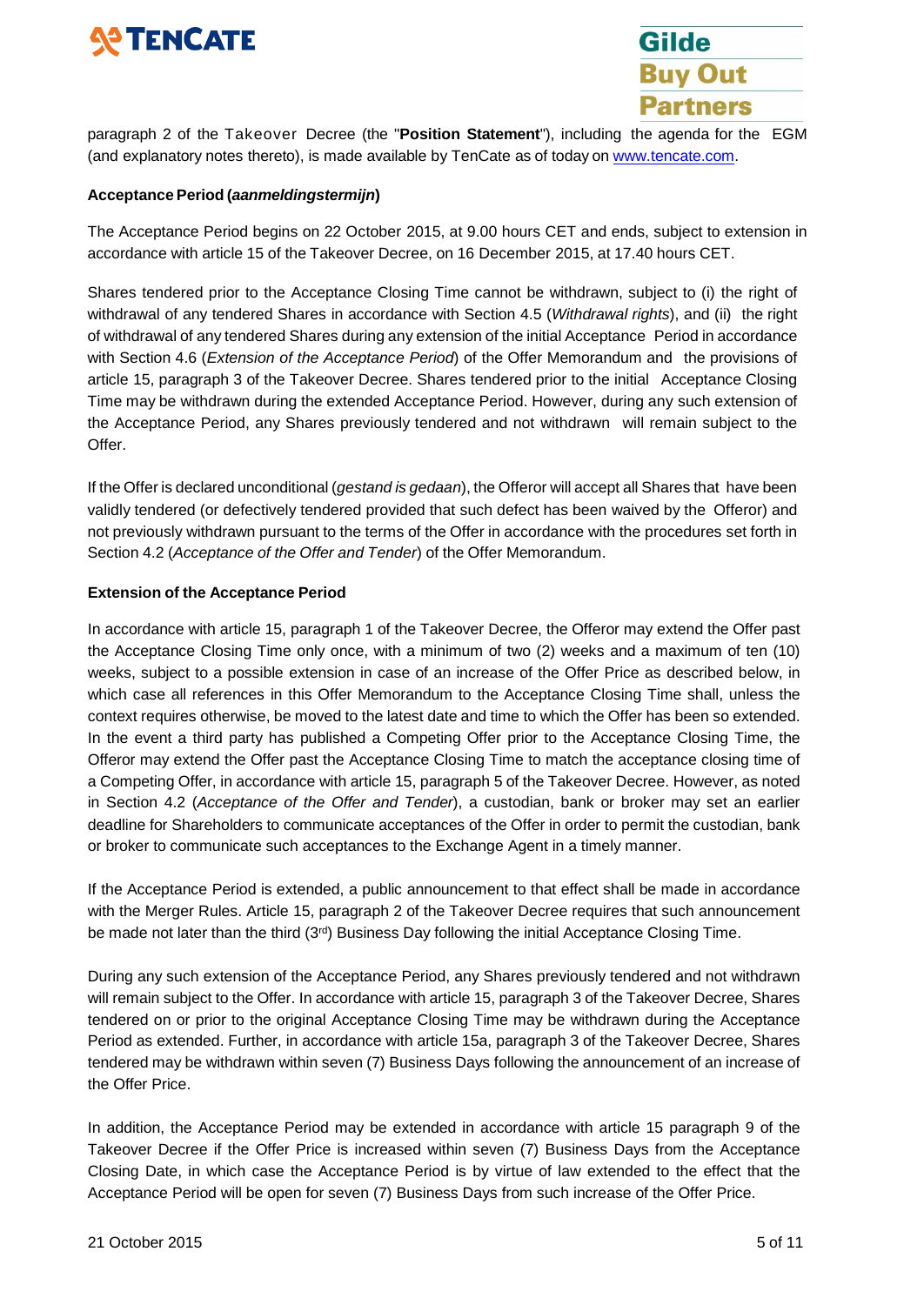



#### **Acceptance by Shareholders**

Shareholders who hold their Shares through an Admitted Institution are requested to make their acceptance known via their custodian, bank or stockbroker no later than 17:40 hours CET on 16 December 2015, unless the Acceptance Period is extended in accordance with Section 4.1 (*Offer Price*) or Section 4.6 (*Extension of the Acceptance Period*) of the Offer Memorandum. The custodian, bank or stockbroker of the Shareholders may set an earlier deadline for Shareholders to communicate acceptances of the Offer in order to permit the custodian, bank or stockbroker to communicate its acceptances to the Exchange Agent in a timely manner.

The Admitted Institutions may tender Shares for acceptance only to ING Bank N.V. in its capacity as Exchange Agent and only in writing. In tendering the acceptance, the Admitted Institutions are required to declare that (i) they have the tendered Shares in their administration, (ii) each Shareholder who accepts the Offer irrevocably represents and warrants that the Shares tendered by him are being tendered in compliance with the restrictions set out in Section 1 (*Restrictions and important information*) of the Offer Memorandum, and (iii) they undertake to transfer these Shares to the Offeror prior to or ultimately on the Settlement Date, provided that the Offer has been declared unconditional (*gestand is gedaan*).

Subject to article 5b paragraph 5, article 15 paragraphs 3 and 8 and article 15a paragraph 3 of the Takeover Decree, the tendering of Shares in acceptance of the Offer shall constitute irrevocable instructions (i) to block any attempt to transfer the Shares tendered, so that on or prior to the Settlement Date no transfer of such Shares may be effected (other than to the Exchange Agent on or prior to the Settlement Date if the Shares have been accepted for purchase or if withdrawal rights are available) and (ii) to debit the securities account in which such Shares are held on the Settlement Date in respect of all of the Shares tendered, against payment by the Exchange Agent of the Offer Price in respect of those Shares.

# **Declaring the Offer unconditional (***gestanddoening***)**

The obligation of the Offeror to declare the Offer unconditional (*gestand doen*) is subject to the satisfaction or waiver of the Offer Conditions. See also Section 3.9 (*Offer Conditions*) of the Offer Memorandum.

Unless the initial Acceptance Period is extended, the Offeror will no later than on the third (3rd) Business Day following the Acceptance Closing Date determine whether the Offer Conditions have been satisfied or waived as set out in Section 3.9 (*Offer Conditions*) of the Offer Memorandum, to the extent permitted by law. In addition, the Offeror will at that time announce whether (i) the Offer is declared unconditional (*gestand wordt gedaan*), (ii) the Acceptance Period will be extended in accordance with article 15 of the Decree, or (iii) the Offer is terminated as a result of the Offer Conditions not having been satisfied or waived, all in accordance with Section 3.9 (*Offer Conditions*) of the Offer Memorandum and article 16 of the Decree.

If the Offer is declared unconditional (*gestand is gedaan*), the Offeror will accept for payment all Shares validly tendered (or defectively tendered provided that such defect has been waived by the Offeror).

#### **Settlement of the Offer**

Shareholders who have accepted the Offer and Shareholders who have tendered their Shares for acceptance pursuant to the Offer prior to or on the Acceptance Closing Time if the Offer is declared unconditional (*gestand is gedaan*) will receive on the Settlement Date the Offer Price in respect of each Share validly tendered (or defectively tendered provided that such defect has been waived by the Offeror) and delivered (*geleverd*), at which point dissolution or annulment of Shareholder's tender or delivery (*levering*) shall not be permitted.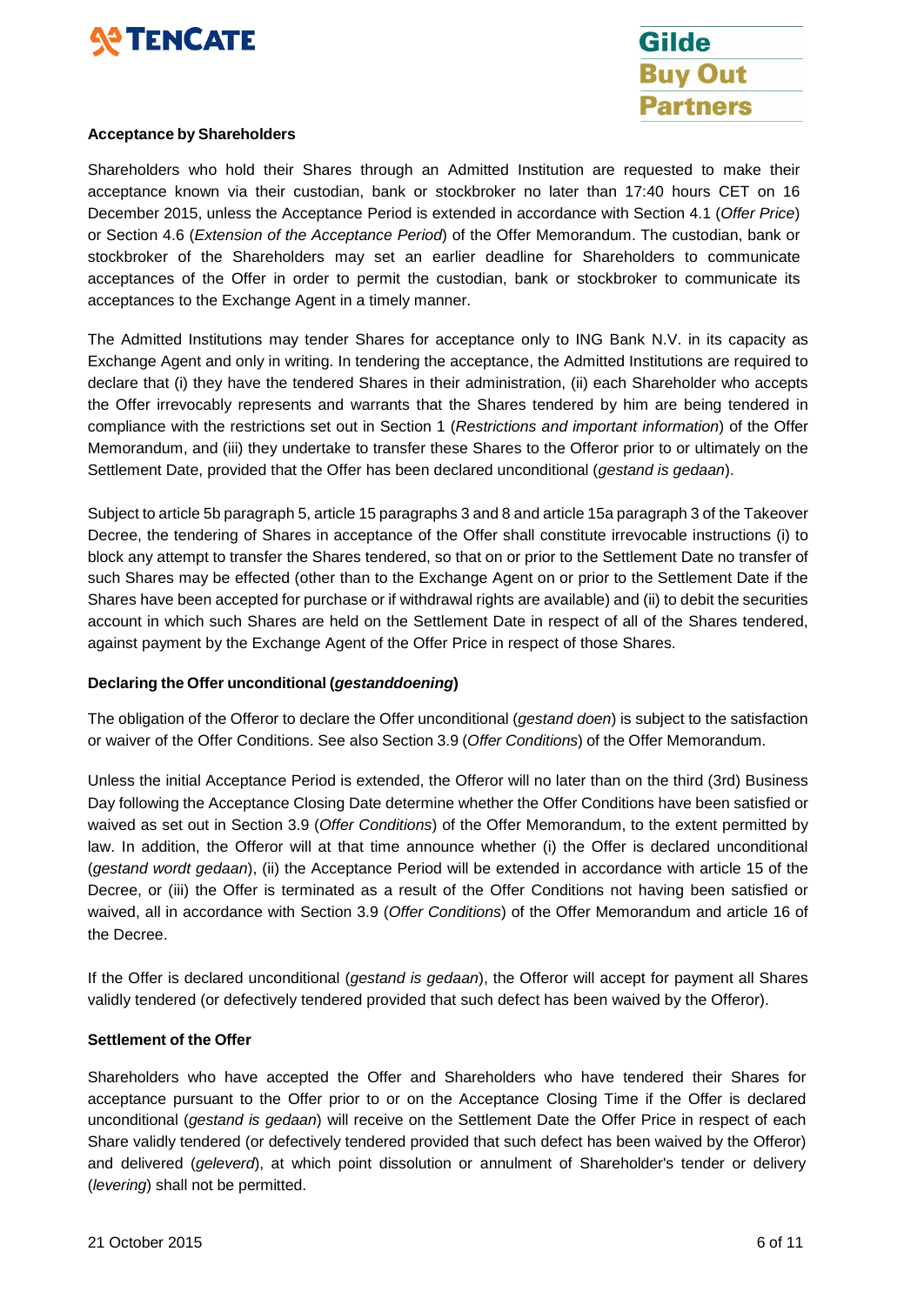# **SO TENCATE**



Admitted Institutions receiving Shares from Shareholders tendering under this Offer shall receive these Shares as custodian. In turn, Admitted Institutions will submit such Shares by written instruction to the Exchange Agent. By tendering such Shares, the Admitted Institutions declare that they have the Shares in their custody and that they procure transfer of the Shares to the Offeror prior to or on the Settlement Date.

# **Post Acceptance Period (***na-aanmeldingstermijn***)**

The Offeror may, in accordance with article 17 of the Takeover Decree, within three (3) Business Days after declaring the Offer unconditional, announce a Post Acceptance Period to enable Shareholders that did not tender their Shares during the Acceptance Period to tender their Shares under the same terms and conditions applicable to the Offer. Any such Post Acceptance Period will commence on the first (1st) Business Day following the announcement of a Post Acceptance Period and will remain open for a period of no longer than two (2) weeks. If the Post Acceptance Period is announced, the Offeror will continue to accept for payment all Shares validly tendered (or defectively tendered provided that such defect has been waived by the Offeror) during such period and will pay for such Shares within five (5) Business Days following the end of the Post Acceptance Period. Shares validly tendered (or defectively tendered provided that such defect has been waived by the Offeror) during the Post Acceptance Period may not be withdrawn. The Offeror will, within three (3) Business Days after the Post Acceptance Period has ended, announce the number and percentages of Shares that have been tendered in the Post Acceptance Period and the total number and percentage of Shares the Offeror owns after the Post Acceptance Period has ended.

# **Liquidity and Delisting**

The purchase of Shares by the Offeror pursuant to the Offer, among other things, will reduce the number of Shareholders and the number of Shares that might otherwise trade publicly and thus adversely affect the liquidity of the Shares not tendered.

In the event that the Offeror acquires at least 95% of all issued and outstanding Shares, it intends to procure a termination of the listing of the Company on Euronext Amsterdam as soon as possible. Such termination will further adversely affect the liquidity of any Shares not tendered.

In addition, the Offeror may initiate any of the procedures as set out in Section 3.15 (*Post-Closing Restructuring Measures*) of the Offer Memorandum, including procedures which would result in the termination of the listing of the Shares (including Shares not being tendered).

# **Squeeze-Out Procedure**

It is the intention of the Offeror to acquire ultimately one hundred per cent (100%) of the Shares or full ownership (legal and beneficial) of the Company's business. If, following the Settlement Date, the Offeror and its Affiliates, alone or together with the Company, hold at least ninety-five per cent (95%) of the Shares, the Offeror may commence a compulsory acquisition procedure (*uitkoopprocedure*) in accordance with article 2:92a DCC, article 2:201a DCC or the takeover buy-out procedure in accordance with article 2:359c DCC to buy out the holders of Shares that have not tendered their Shares under the Offer. The Company has agreed to provide the Offeror with any assistance as may be reasonably required in connection with such procedures, including, if relevant and useful, joining such proceedings as co-claimant.

# **Post-Closing Restructuring**

Shareholders who do not intend to tender their Shares under the Offer should carefully review Section 3.15 (*Post-Closing Restructuring Measures*) and Section 3.16 (*Consequences of the Offer*) of the Offer Memorandum, which describe certain risks they will be subject to if they elect not to accept the Offer and certain measures the Offeror may take to achieve its goal of obtaining 100% of the Shares.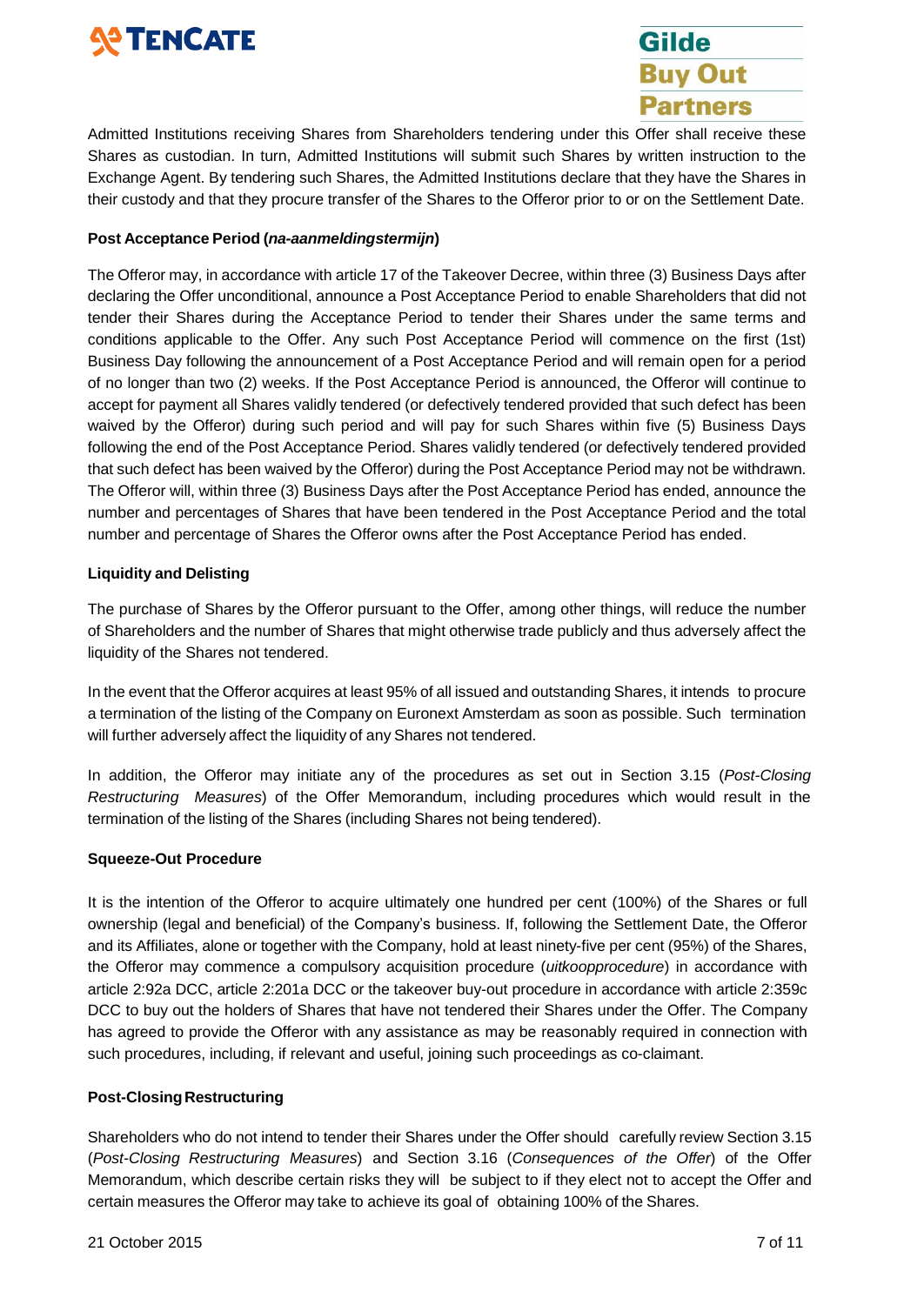

**Gilde Buy Out Partners** 

These risks are in addition to the risks associated with holding securities issued by the Company generally, such as the exposure to risks related to the business of the Company and its subsidiaries, the markets in which the Group operates, as well as economic trends affecting such markets generally as such business, markets or trends may change from time to time.

The Offeror seeks to acquire 100% of the Shares and/or the business and operations of the Company, through the Offer and other subsequent restructuring steps (if necessary). These steps are likely to have significant consequences for Shareholders who do not tender their Shares under the Offer, including the possibility of a substantial delay in the receipt by them of their proceeds.

## **Asset Sale and Liquidation**

In the event that the Offeror (i) has declared the Offer unconditional and (ii) has not, together with its affiliates, acquired 95% or more of the Shares after expiration of the Post Acceptance Period, the Offeror is likely to effect, or cause to effect, a restructuring taking account of the strategic rationale of the Offer and the importance to the Company, the Group and the Offeror for the Offeror to acquire 100% of the Shares or the Company's assets and operations. In the effectuation of any Post-Closing Restructuring Measure, due consideration will be given to the requirements of Dutch law, including the interests of the stakeholders of the Company and the interests of minority shareholders of the Company. Any measures (including the Asset Sale and Liquidation) shall require the approval of both Continuing Members of the Supervisory Board in the event that it could reasonably be expected to lead to a dilution of the shareholdings of the remaining minority shareholders of TenCate or any other form of unequal treatment which could prejudice or negatively affect the value of the Shares held by the remaining minority shareholders of TenCate.

In such case, the most likely post-closing restructuring measure is the sale by TenCate of its entire business (consisting of all assets and liabilities of TenCate) to the Offeror or an affiliate of the Offeror and subsequent liquidation of TenCate (the "**Asset Sale and Liquidation**"). However, the Offeror may also elect to not or only partly pursue the Asset Sale and Liquidation and/or pursue one or more other alternative post-closing restructuring measures referred to in Section 3.15.4 (*Other Post-Closing Restructuring Measures*) of the Offer Memorandum, whether or not in conjunction with the Asset Sale and Liquidation (or a part thereof).

For an extensive explanation of the procedure of an Asset Sale and Liquidation, reference is made to 3.15.3 (*Asset Sale and Liquidation*) of the Offer Memorandum.

#### **Announcements**

Announcements in relation to the Offer, including announcements in relation to an extension of the Offer past the Acceptance Closing Time will be issued by press release and will be made available on the Company's website at [www.tencate.com.](http://www.tencate.com/) Subject to any applicable requirements of the Merger Rules and without limiting the manner in which the Offeror may choose to make any public announcement, the Offeror will have no obligation to communicate any public announcement other than as described above.

#### **Offer Memorandum, Position Statement and further information**

The Offeror is making the Offer on the terms and subject to the conditions and restrictions contained in the Offer Memorandum, dated 20 October 2015, which is available as of today on [www.tencate.com.](http://www.tencate.com./) In addition, as of today, TenCate makes available the Position Statement, containing the information required by Article 18, paragraph 2 and Annex G of the Takeover Decree in connection with the Offer.

This announcement contains selected, condensed information regarding the Offer and does not replace the Offer Memorandum and/or the Position Statement. The information in this announcement is not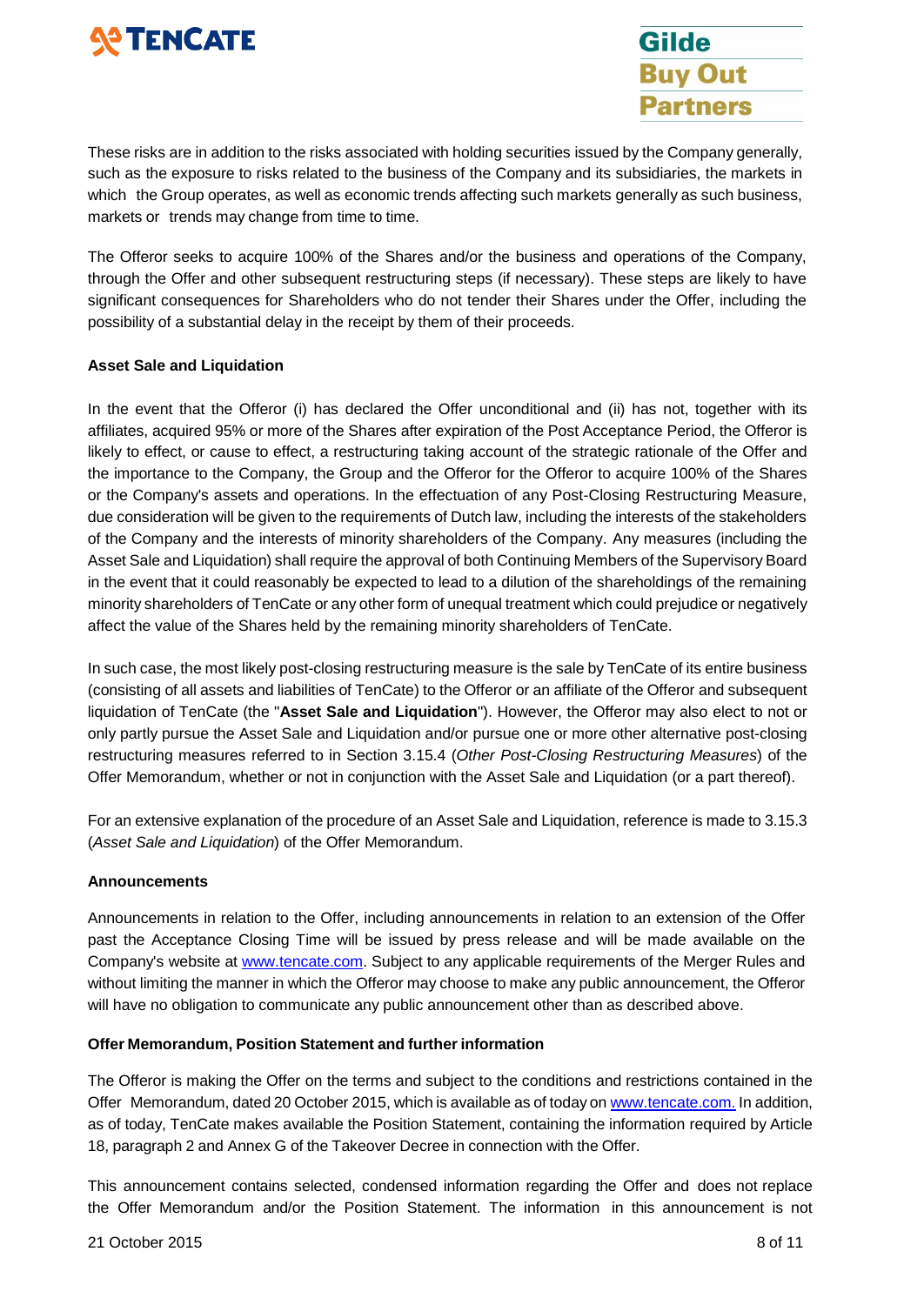



complete and additional information is contained in the Offer Memorandum and the Position Statement.

Shareholders are advised to review the Offer Memorandum and the Position Statement in detail and to seek independent advice where appropriate in order to reach a reasoned judgment in respect of the Offer and the content of the Offer Memorandum and the Position Statement. In addition, Shareholders may wish to consult with their tax advisors regarding the tax consequences of tendering their Shares under the Offer.

Furthermore TenCate reminds shareholders that a Q3 trading update is currently scheduled to be made available on its website on 22 October 2015.

Digital copies of the Offer Memorandum will be available on the websites of TenCate [\(www.tencate.com\)](http://www.tencate.com/). TenCate's website does not constitute a part of, and is not incorporated by reference into, the Offer Memorandum. Digital copies of the Position Statement will be available on the website of TenCate [\(www.tencate.com\)](http://www.tencate.com/).

The Exchange Agent

ING Bank N.V. (Attention: Sjoukje Hollander/Remko Los) Foppingadreef 7 1102 BD Amsterdam The Netherlands Telephone: +31 20 563 6546 / +31 20 563 6619 Fax: +31 20 563 6959 E-mail: [iss.pas@ing.nl](mailto:iss.pas@ing.nl)

The Company

Koninklijke Ten Cate N.V. Wierdensestraat 40 7607 GJ Almelo The Netherlands

#### **Advisors**

ABN AMRO Bank N.V. and Rabobank are acting as financial advisors to TenCate and De Brauw Blackstone Westbroek is acting as legal advisor to TenCate. Allen & Overy is acting as legal advisor to the Supervisory Board. Hill+Knowlton Strategies is acting as communications advisor to TenCate.

ING Corporate Finance is acting as exclusive financial advisor to the Offeror. Clifford Chance is acting as legal advisor to the Offeror.

Note to the editor, not for publication:

Media contacts: Hill+Knowlton Strategies Tel: +31 20 4044 707 Mob: +31 6 2153 1233 Ariën Stuijt

Investor contacts: **TenCate** 

21 October 2015 9 of 11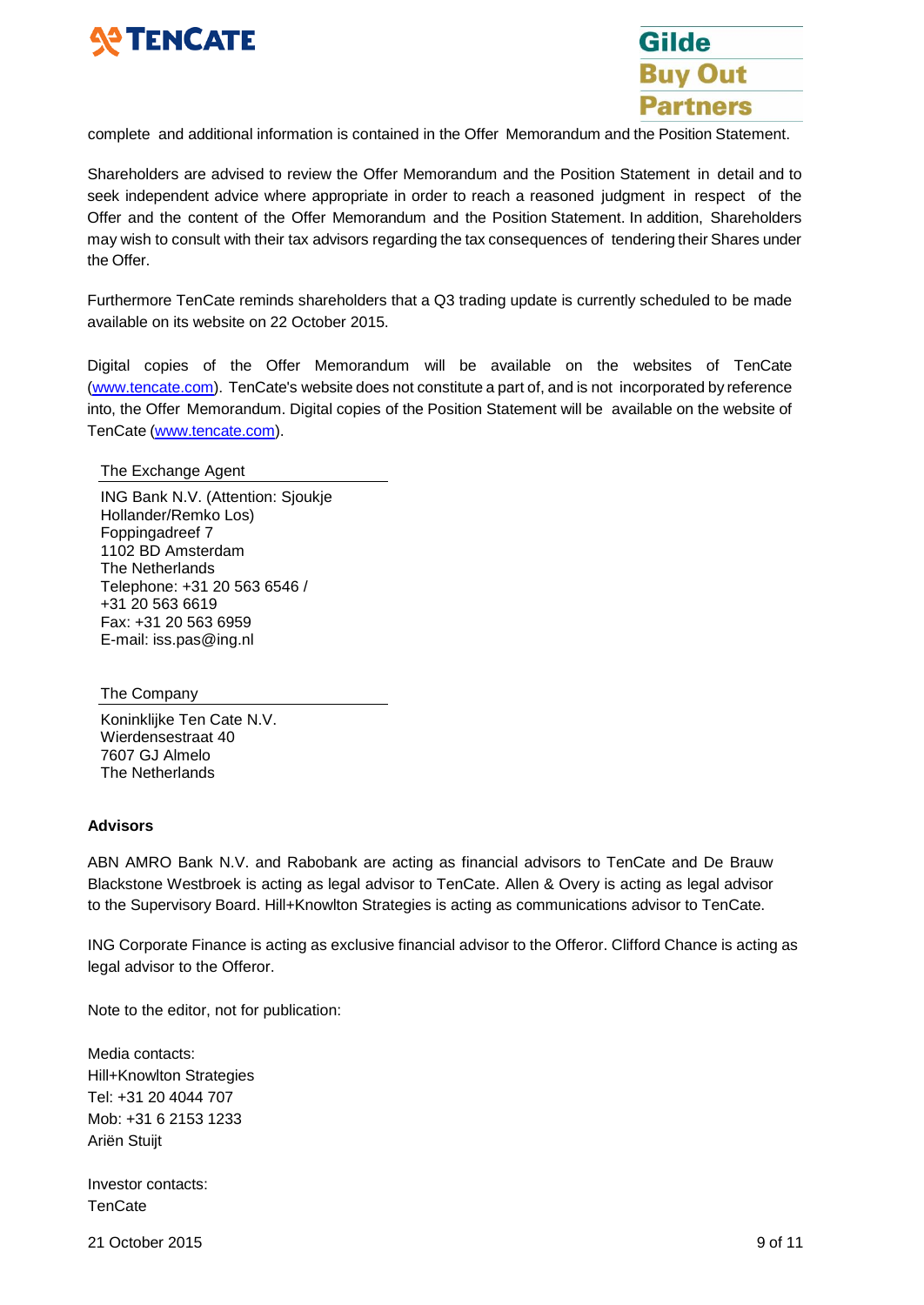



Tel: +31 546 544 977 Gert Steens

# **About TenCate**

TenCate is a multinational company which combines materials technology and chemical processes in the development and production of functional materials with distinctive characteristics. TenCate products are developed, manufactured and sold around the world. Systems and materials from TenCate come in four areas of application: safety & protection, space & aerospace; infrastructure & environment; sports & recreation. TenCate occupies leading positions in protective fabrics, composites for space and aerospace, antiballistics, geosynthetics and synthetic turf. For more information, visit [www.tencate.com.](http://www.tencate.com/)

## **About Gilde**

With offices in the Benelux and DACH region, Gilde Buy Out Partners is a leading European private equity investor in mid-market transactions. Founded in 1982, Gilde has been supporting management teams in over 100 buy out transactions. Gilde manages funds in excess of €2 billion and has a controlling interest in companies such as CID Lines, Roompot, Axa Stenman, Comcave, Spandex, Riri, Teleplan, Powerlines and HG. For more information, visit [www.gilde.com.](http://www.gilde.com/)

## **About Parcom Capital**

Parcom Capital is a leading mid-market private equity firm in the Benelux with a mid- to long-term investment horizon focused on distinctive value creation strategies. It was founded in 1982 as one of the first buy-out and expansion capital providers in the Dutch market. Over the past 30 years, Parcom Capital invested directly in more than 75 (international) companies, was involved in numerous add-ons and helped multiple management teams in realizing their growth ambitions. For more information visit [www.parcomcapital.com](http://www.parcomcapital.com/)

# **About ABN Amro Participaties**

ABN AMRO Participaties ("AAPart") is the private equity firm of ABN AMRO Group, and invests in profitable companies in the Netherlands. AAPart has a mid- to long-term investment horizon, and supports entrepreneurial management teams in realising their growth ambitions. Over the past 30 years, AAPart has invested in more than 100 companies in various industries, helping them to grow organically as well as through add-on acquisitions. For more information, visit [www.abnamroparticipaties.nl](http://www.abnamroparticipaties.nl/)

#### **General restrictions**

This announcement is for information purposes only and does not constitute an offer or an invitation to acquire or dispose of any securities or investment advice or an inducement to enter into investment activity. This announcement does not constitute an offer to sell or issue or the solicitation of an offer to buy or acquire the securities of TenCate in any jurisdiction. The distribution of this press release may, in some countries, be restricted by law or regulation. Accordingly, persons who come into possession of this document should inform themselves of and observe these restrictions. To the fullest extent permitted by applicable law, the Offeror, each member of the Consortium, TenCate and their respective advisors disclaim any responsibility or liability for the violation of any such restrictions by any person. Any failure to comply with these restrictions may constitute a violation of the securities laws of that jurisdiction. Neither the Offeror, any member of the Consortium nor TenCate, nor any of their advisors assumes any responsibility for any violation by any person of any of these restrictions. Any Shareholder who is in any doubt as to his position should consult an appropriate professional advisor without delay. This announcement is not to be published or distributed in or to Canada and the United States.